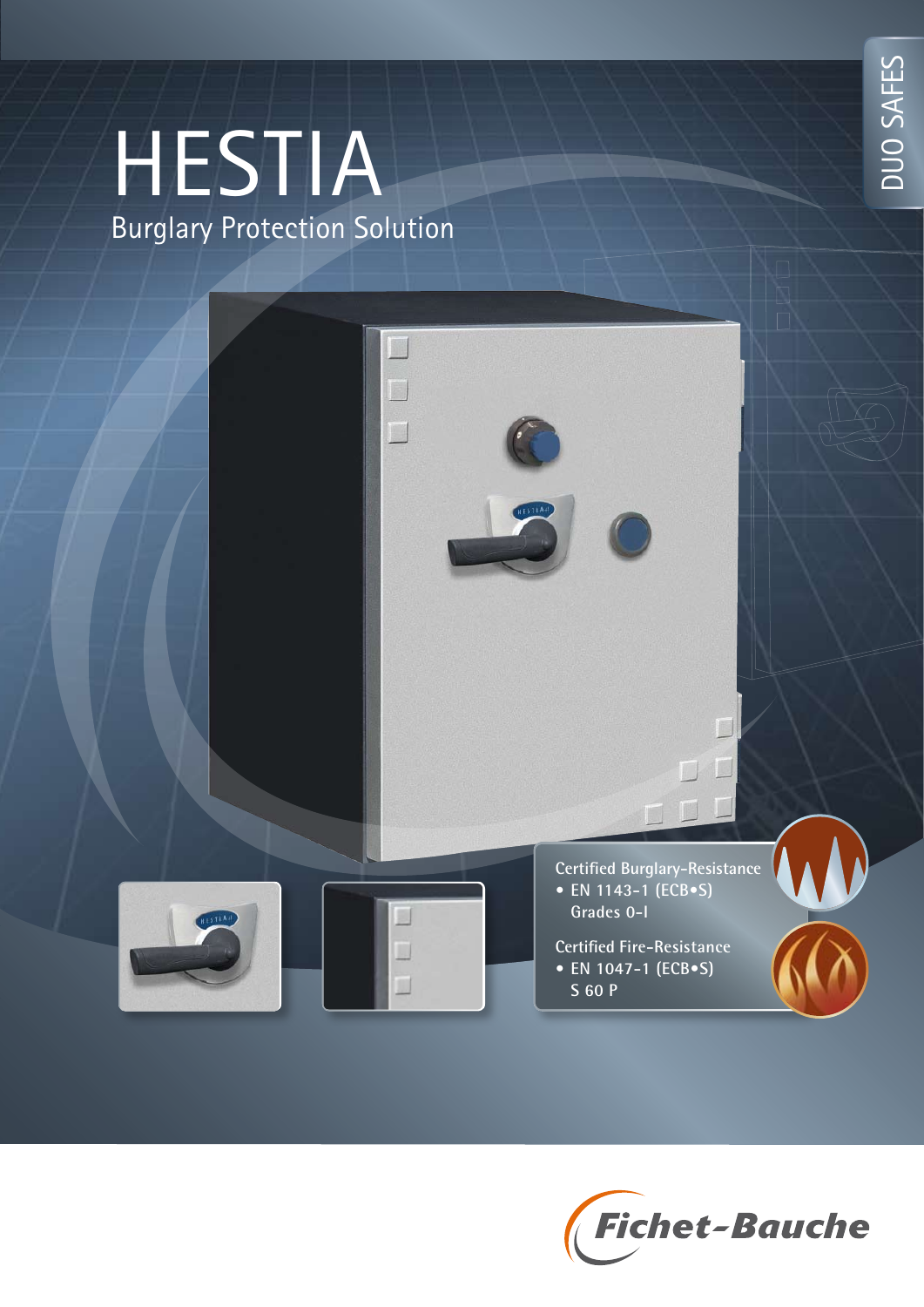## HESTIA Burglary Protection Solution

All businesses store a large volume of documentation which simply cannot be lost. Certain documents, such as accounting and employee records, must be kept by law, often for many years. With this in mind, fire and burglary are very real threats to your business since they can result in the destruction or loss of irreplaceable documents, exorbitant costs and, in some cases, even bankruptcy.

#### **Did you know?**

**The locks used on safes are certified to ensure that the safe maintains the correct level of burglary protection.**

**Paper combusts at 170°C, even if it does not come into contact with flames.**

#### Product Overview

Hestia is available in six sizes with both Grade 0 and Grade I burglary protection. The safes are elegantly and ergonomically designed with an extensive range of flexible fittings to maximise storage capacity. Hestia is constructed using a new barrier material, Prytanox. This is extremely light, yet still offers certified protection against both fire and burglary.

#### Burglary Protection

Hestia meets the requirements of the internationally recognised EN 1143-1 and is certified by ECB•S (European Certification Board•Security Systems) in the burglary-resistance classes Grade 0 and Grade 1.

#### Fire Protection

Hestia is also certified by ECB•S in accordance with the European standard, EN 1047-1, in the fire-resistance class S 60 P (indicating one hour's fire protection of documents). An optional fireproof compartment can also be fitted, certified to provide one hour's fire protection for data media. The insert has been certified 60 Diskette in accordance with the NT Fire 017 standard.

MxB key

#### Locks

 $\Box$ 

Hestia has been designed to be equipped with Fichet-Bauche's own mechanical and electronic locks. The MxB key lock is the standard primary lock and can be used in conjunction with a secondary combination or electronic lock.

The MxB – level B/E – is a high-security mechanical lock. Due to the innovative shape and design of the key, over 10 million different possible keys can be manufactured, making replication extremely difficult.

The MC4 – level A/E – is a mechanical combination lock capable of allowing 28 000 different codes.

The Nectra electronic lock – level B/E – generates more than 110 million different code combinations and offers several levels of functionality. The standard version has 1 master code and 7 user codes, wrong-code blocking, time delay and a duress alarm. This can be upgraded with the audit trail function (which records up to 500 events) and a biometric digital fingerprint reader.

SINGLE LOCK MxB, Nectra

LOCK COMBINATIONS  $MxB + MC4$ 

MxB + Nectra



 $000$  $000$  $000$  $\bullet$ 

Nectra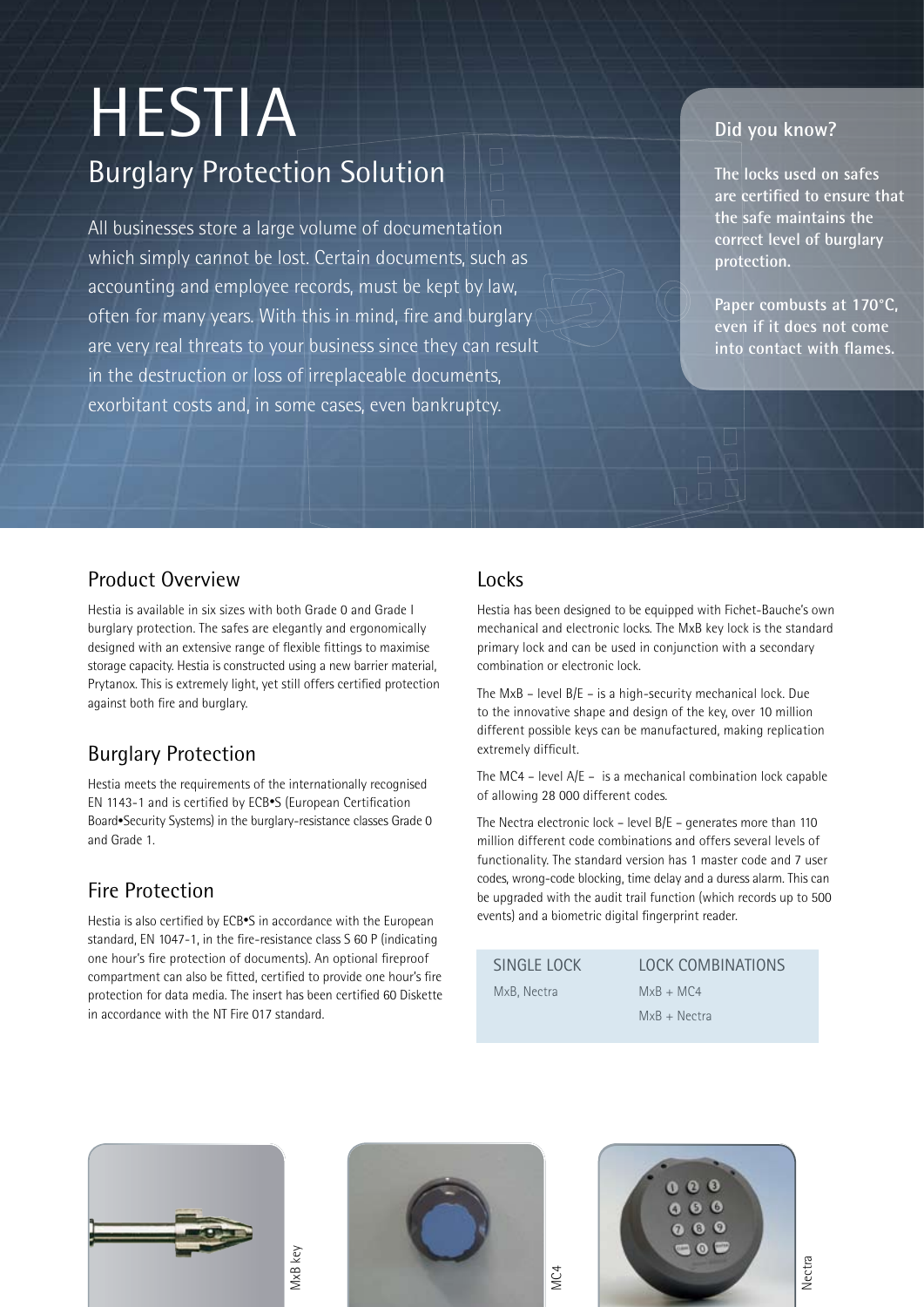







## Fire Testing Procedure

In order to obtain certification, Hestia has passed fire endurance, thermal shock and impact tests in accordance with the EN 1047-1 standard. Exposed to flames approaching 1000ºC during the testing procedure, Hestia successfully protected documents which will not tolerate more than 170ºC.

## Fire Endurance Test

Hestia is placed in an oven and heated for one hour (corresponding to S 60 P) in accordance with the international time temperature curve. After having been heated, the cooling period begins. From the moment the burners have stopped and the temperature in the cabinet starts to fall, the cooling period is a minimum of one hour.

### Thermal Shock and Impact Test

First the oven is heated to 1090ºC and a new cabinet is placed inside for exposure to the extreme heat. The oven is heated to 1090ºC for 22.5 minutes. After being removed from the oven, the cabinet is raised 9.15 metres from the ground and dropped onto a bed of pebbles. Then, after a 20-minute period of natural cooling, the cabinet is placed back inside the furnace for an additional 22.5 minutes of heat exposure, this time at a temperature of 840ºC. The final cooling period is the same as that in the fire endurance test.

#### Interior Fittings

Hestia has a wide range of interior fittings so the safe's contents can be organised to suit your exact requirements.

*Interior fittings (from top let): Extensible shelf, extensible lockable drawer, lockable compartment, extensible frame for hanging files, extensible tray, fireproof data media compartment.*

## Burglary Testing Procedure

The procedure is carried out in accordance with the European standard EN 1143-1. In order to obtain this classification, a safe is first subjected to a series of stringent break-in tests using different tools. Points are awarded according to the length of time each break-in attempt took and the total number of points determines the grade of the safe.

#### Test Verification

Once tested, products are analysed by the test laboratory in order to verify that they correspond to the technical drawings delivered prior to the test.

### Fichet-Bauche Technology

Hestia safes benefit from the latest fireproof technology. Our innovative fire-resistant composite material, Prytanox, provides extra-light insulation and dual burglary and fire protection.

## Fichet-Bauche Guarantee

Fichet-Bauche products are designed and manufactured in accordance with the ISO 9001 standard for Quality Management Systems and ISO 14000 for Environmental Management Systems.

Oxyacetylene torch and Drill Sledgehammer Sledgehammer Drill Drill









DUO SAFES

**HESTIA**